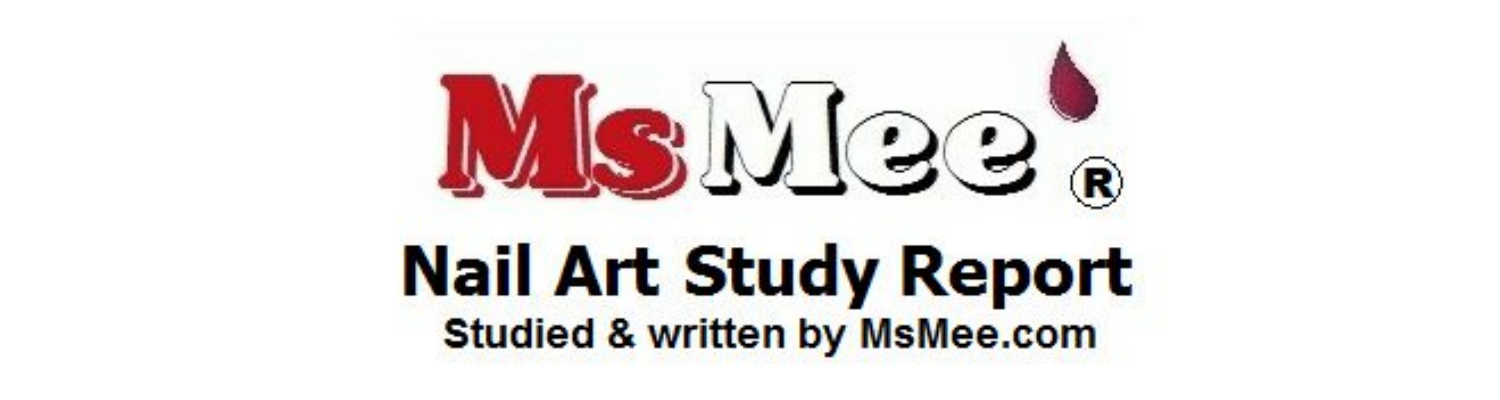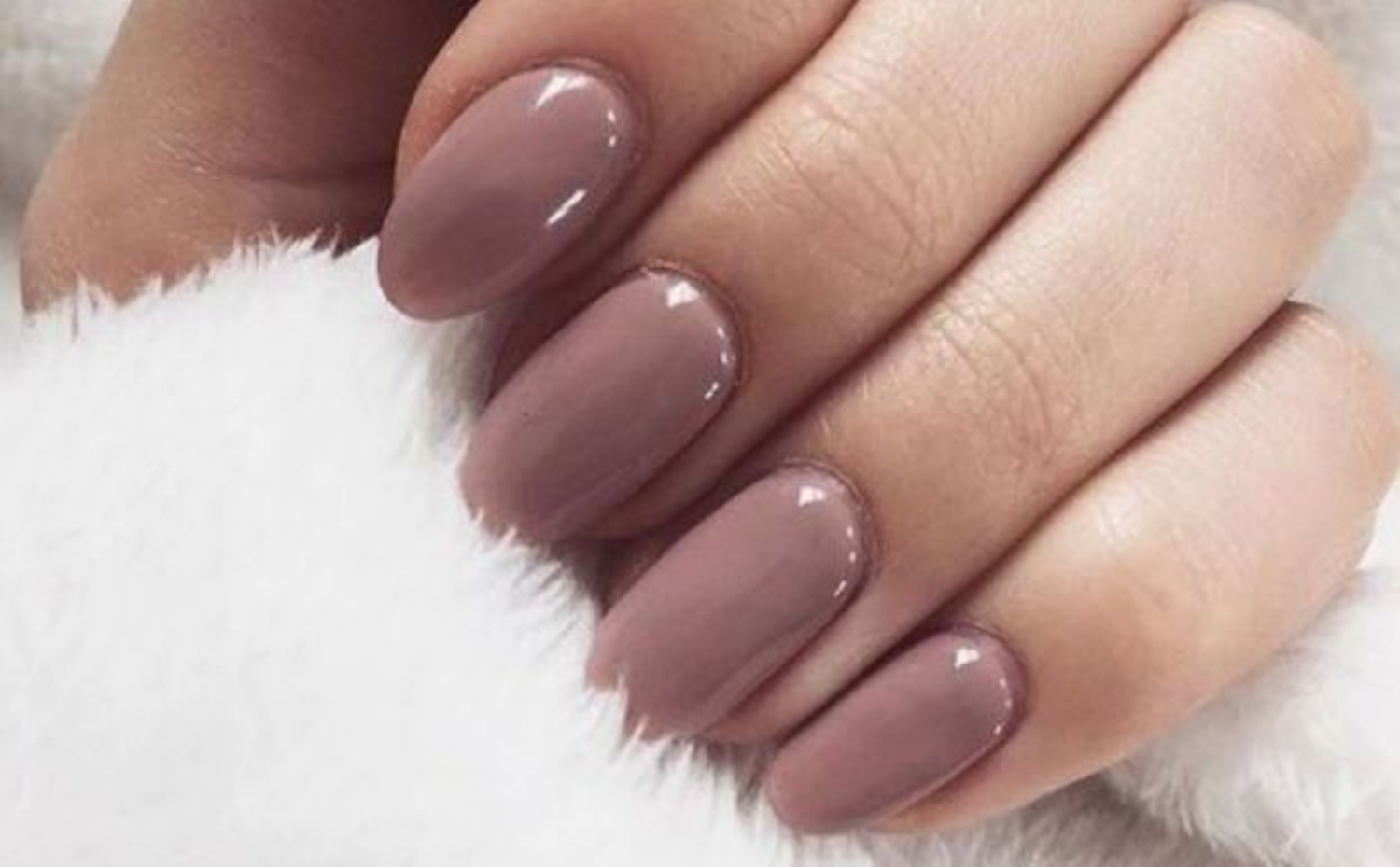# **Gel Nails**

#### **Gel nails demystified**

Many people tend to confuse acrylics and gels. They can hardly tell the difference especially between hard gels and acrylics.

Gels and acrylics family. Acrylics are special type of monomers and/or oligomers and/or polymers used to create nail enhancements. These enhancements include gels nails and acrylic (liquid and powder nails).

Liquid and powder nails are classified into a two-part system where the powder has already been polymerized to its full extent. Gel on the other hand is a homogenous product in which the monomers and oligomers (strings of monomers) stay in a semi-liquid/semi-solid state because it hasn't polymerised. Gels nails can therefore be called pre-mixed acrylics.

Gels fall in two categories, soft gels and hard gels. Hard gels are used to make nail extensions. Using a nail tool, the gel is extended past the edge of the natural nail. It is allowed to cure after which it takes the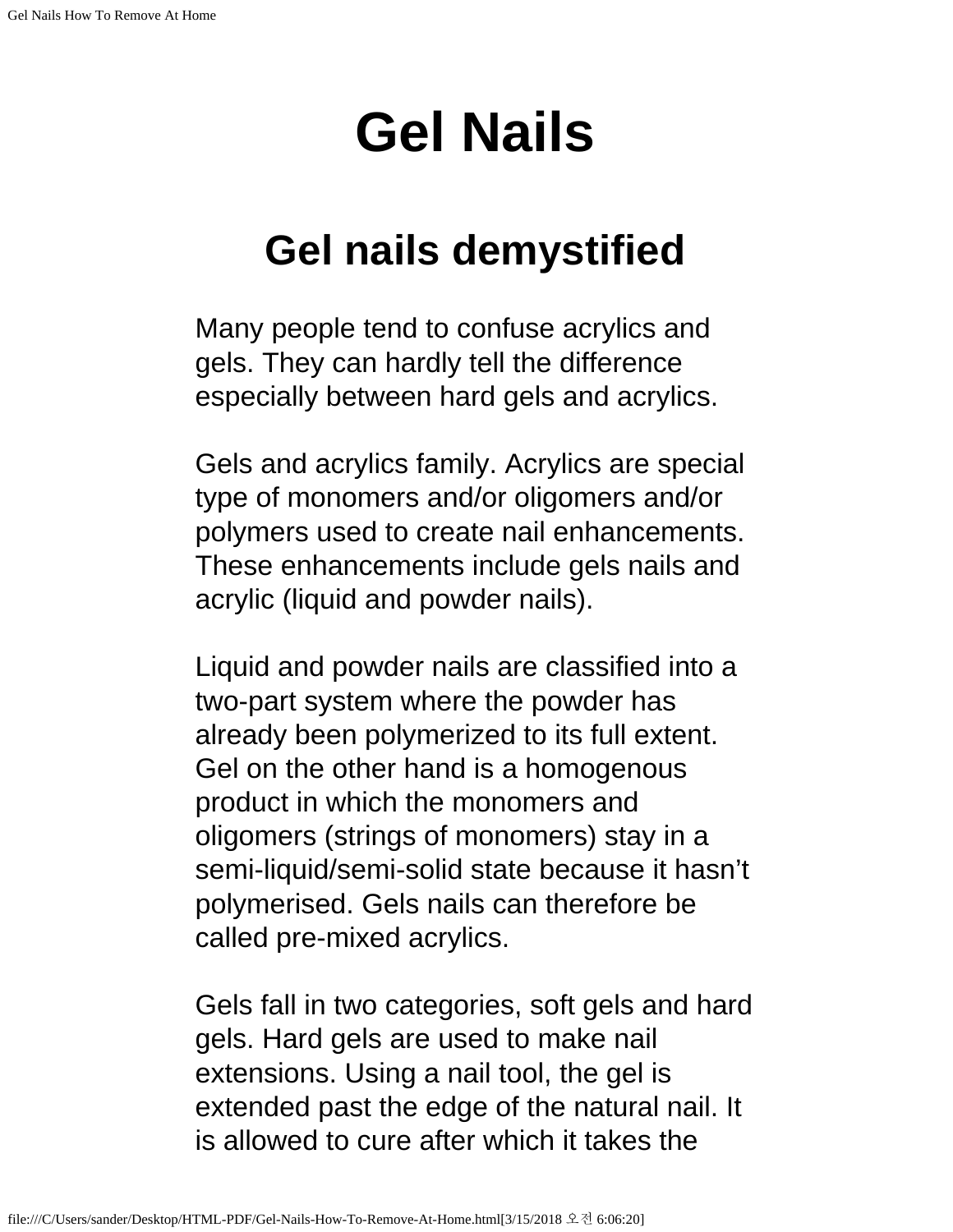form of artificial nails.

On the other hand, soft gels are used for gel polishes and gel-overlay services. Soft gels are too soft to create a nail extension hence preferably used in place of nail polishes.

Sorry if this still sounds confusing. In simple terms while acrylics are formed using liquid monomer and polymer powder, gels come from monomers and oligomers and are in a semi liquid/solid state. Gel comes in bottles or pots of gel and in a variety of colours.

## **Applying gel**

Requirements :

- Orange stick or cuticle pusher
- Nail buffer
- Strile alcohol wipes or nail cleanser
- LED or UV lamp (read below for the difference between the two).

Directions :

1. Shape nails using a nail file to your desired length and shape.

2. Gently push the cuticles back with a cuticle pusher or orange stick.

3. Lightly buff the surface of each nail with a nail buffer.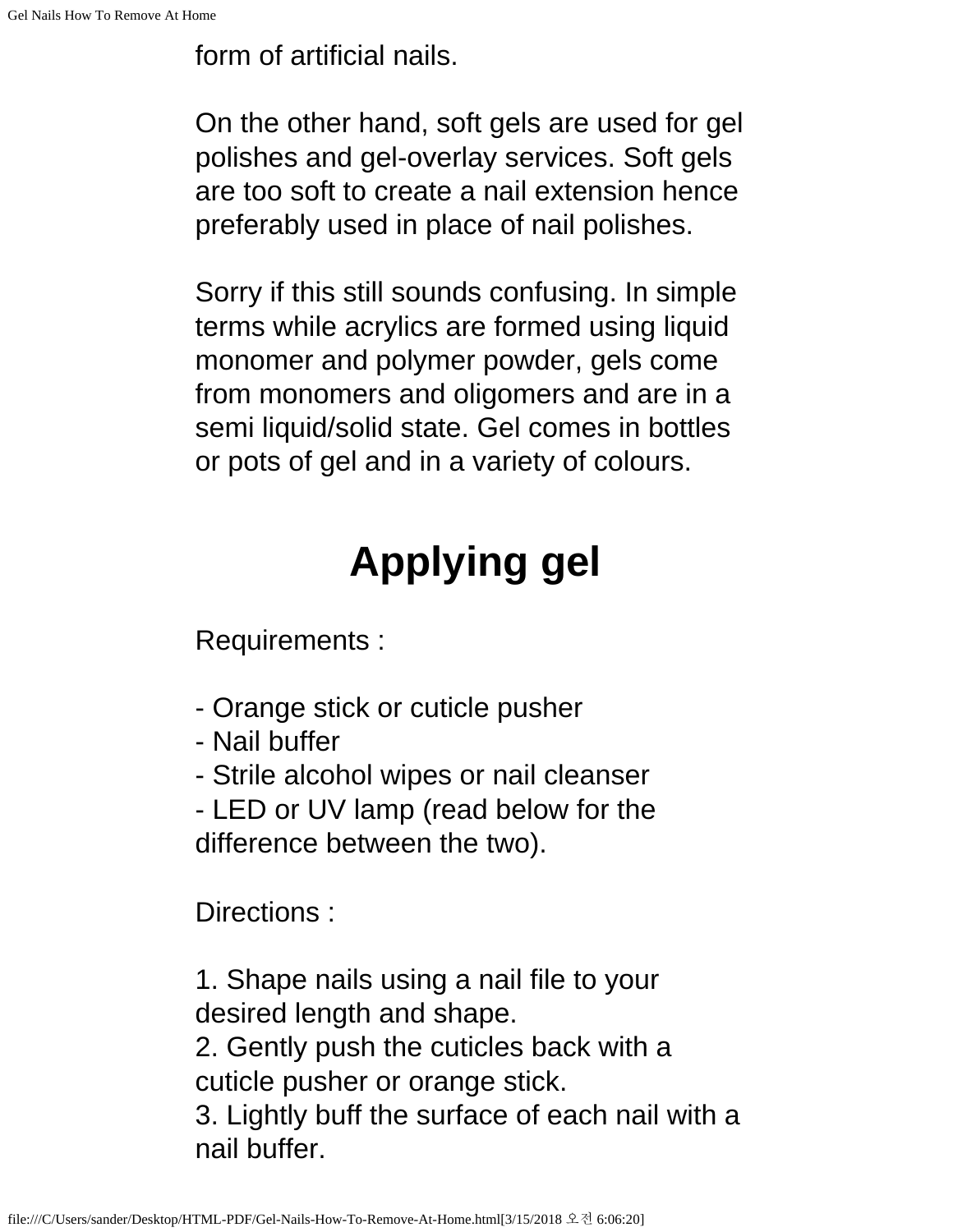4. Cleanse nails with sterile alcohol wipes or nail cleanser to rid off any oils on your nails. 5. Apply a thin coat of base coat polish to each finger cure under LED or UV light for 50 seconds.

6. Shake bottle for 30 seconds before each use. Apply a second coat and let the hand rest under light for another 50 seconds.

7. Apply gel polish colour of your choice and rest hand under light for 50 seconds.

8. Apply a second coat of gel polish colour and cure under light for 50 seconds.

9. Apply a thin coat of top coat and cure under light.

10. Wipe your nails with the sterile alcohol wipes.

### **Gel removal process**

Requirements :

- Nail File
- Buffer
- 100% acetone
- Foil wraps
- Orangewood stick
- Hot towel

Directions :

Step 1: Roughen the surface of the nail using the course nail file.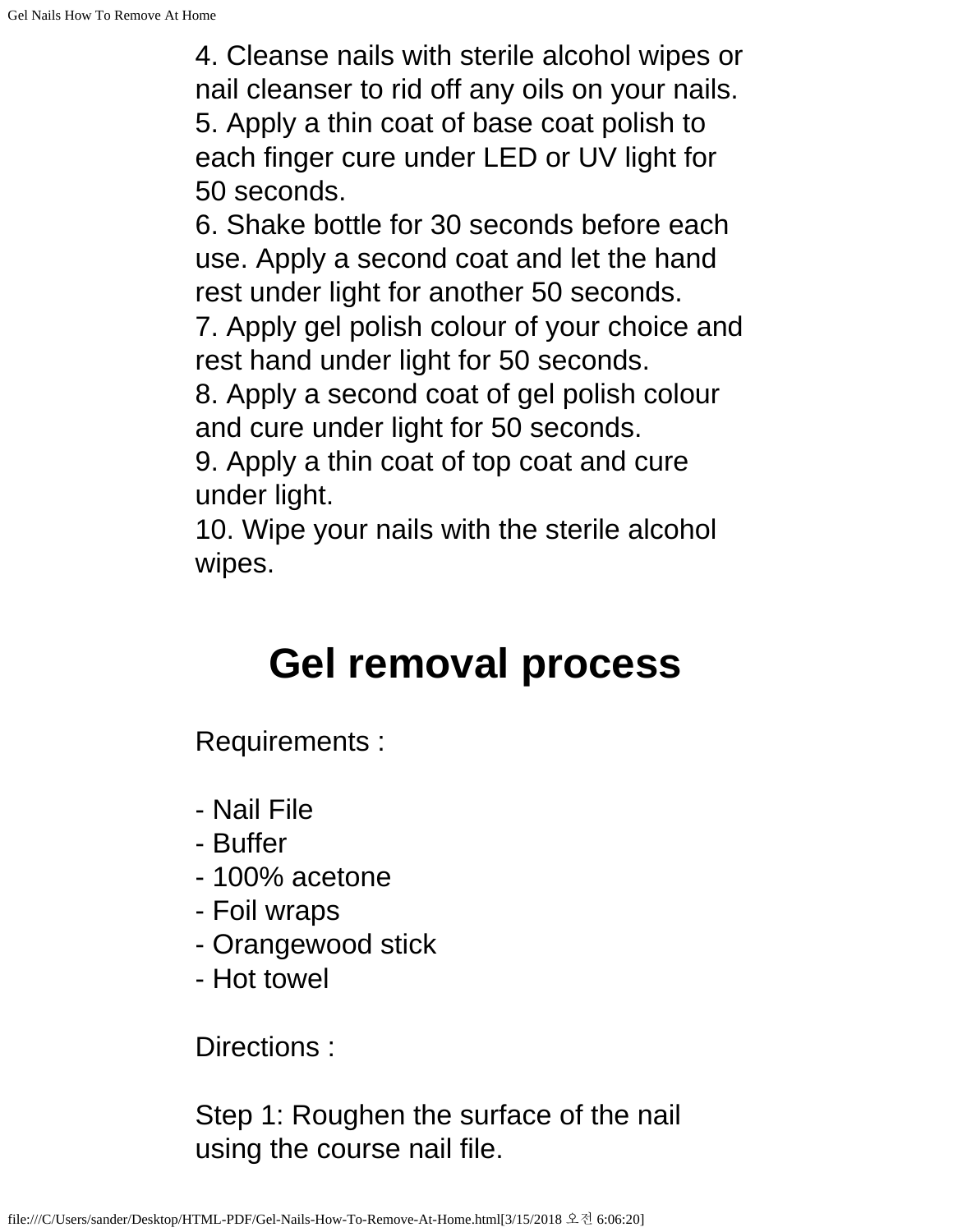Step 2: Dampen cotton wool with acetone and place directly on nail. Wrap foil around finger tightly.

Step 3: Wrap hot towel around hands and set for 15 minutes.

Step 4: Remove foils and begin pushing gel polish off nail with orange stick wood.

Step 5: Once gel is removed, buff nails with buffing block.

#### **UV vs LED Nail lamps**

Below is a table to differentiate between the two :

- UV (Ultra Violet) :

Cost : More affordable Uses : Cures all types of gel polish Average curing time : 2 minutes Energe use : Uses more energy Bulb life : Bulb need to be replaced after its shelf life expires. If you have 30-40 gel clients a week, the bulb should be changed every four to six months. If you have 20 gel clients a week, change your bulbs every six to eight months. If you have less than 20 gel clients a week, you can change the light annually.

Similarly, if you notice the inhibition layer on your clients nails getting thicker even after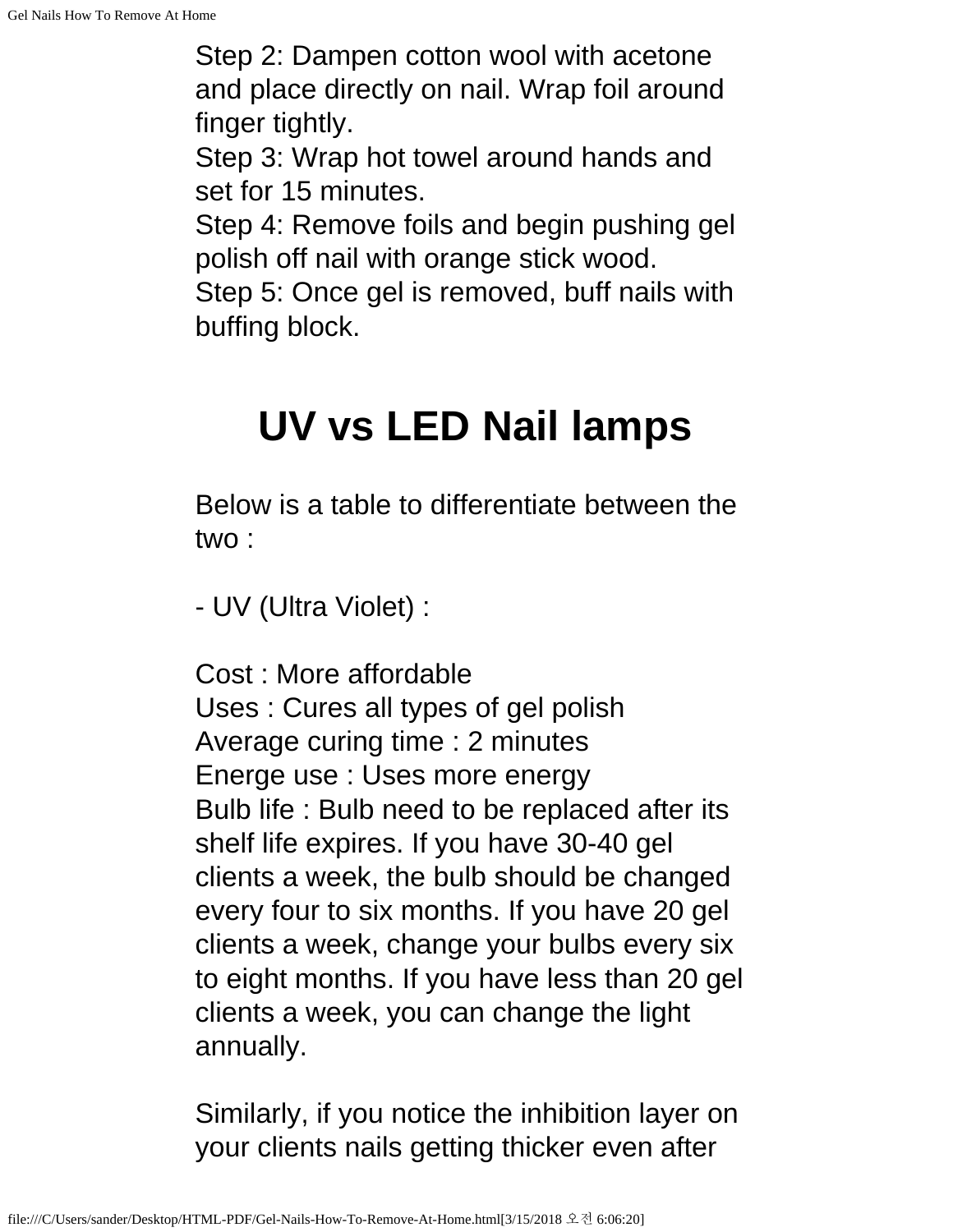#### **UV vs LED Nail Lamps**

#### What's the difference?

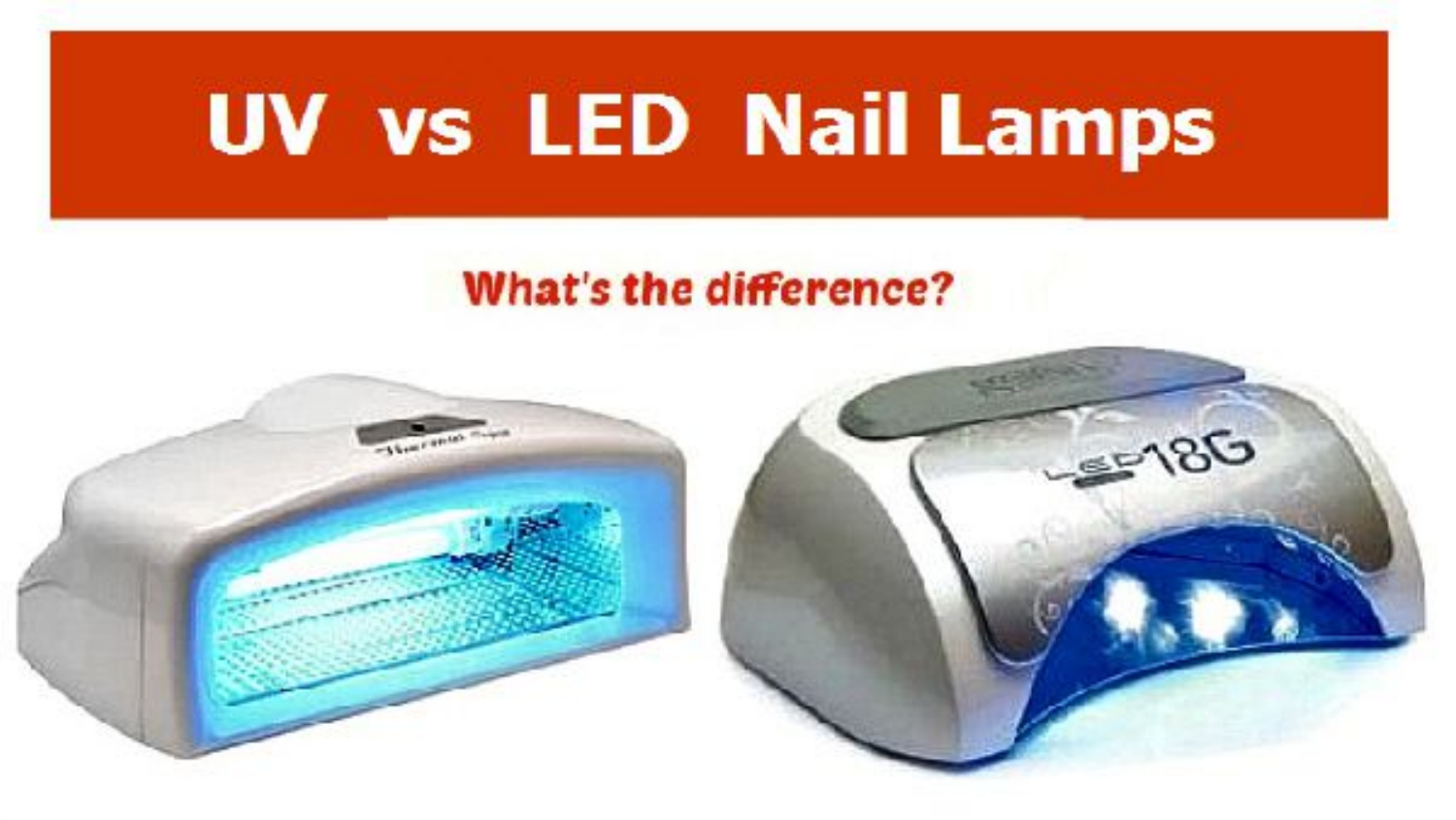the correct curing time, you need to change your light.

- LED(Light Emitting Diode) :

Cost : More expensive Uses : Cures polishes that are specifically formulated for LED technology Average curing time : 30 seconds Energe use : Uses less energy Bulb life : The bulb's shelf life is the lifetime of the lamp. In needs no replacement.

Is it advisable to use a universal type of light on all gels?

It is not advisable to use a universal light to cure all gels. The wavelength of LED on LED gel lights is much narrower than that of UV lights, and each lamp emits just the specific wavelength to cure its type of gels.

What happens when you cure the gel polish under UV or LED light?

UV curing refers to the chemical process that occurs when photoiniators within the gel itself are exposed to the UV or blue light. The energy from the light causes certain bonds in the intiatior molecules to break, forming free radicals. The radicals begin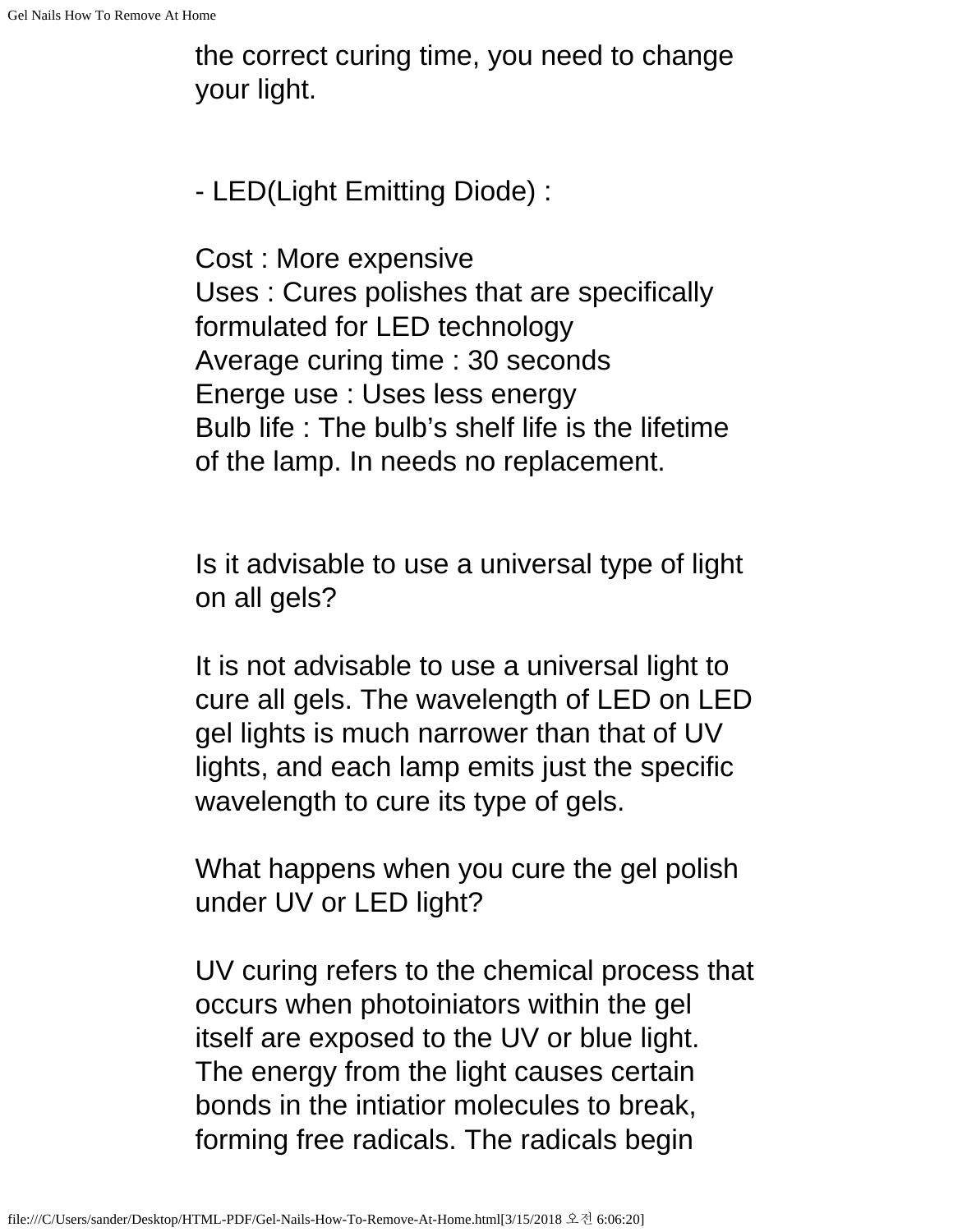attacking double bonds in the gel's component molecules, beginning a polymerization reaction which eventually encompasses all the molecules of the gel.

The mixture of acrylic monomers and oligomers, which combine to form long, interlocking chains during the polymerization, a process called cross-linking. These long, bonded chains make the gel hard and chemically resistant. Usually, once the nail extension and/or gel manicure has been finished, there is a residual tacky layer, referred to as 'inhibition layer', which is removed by wiping with a preferably lint-free wipe soaked in high concentrate alcohol.

#### **Pros and cons of gel nail polish**

Pros :

It dries instantly after curing. You do not risk smudging on your way home from the salon.

Gel-manicured nails can withstand lots of activities. Daily hand washing or other work activities will not affect your polish.

Gel manicure is bound to give to you a fresh look for two to four weeks. That's quite a